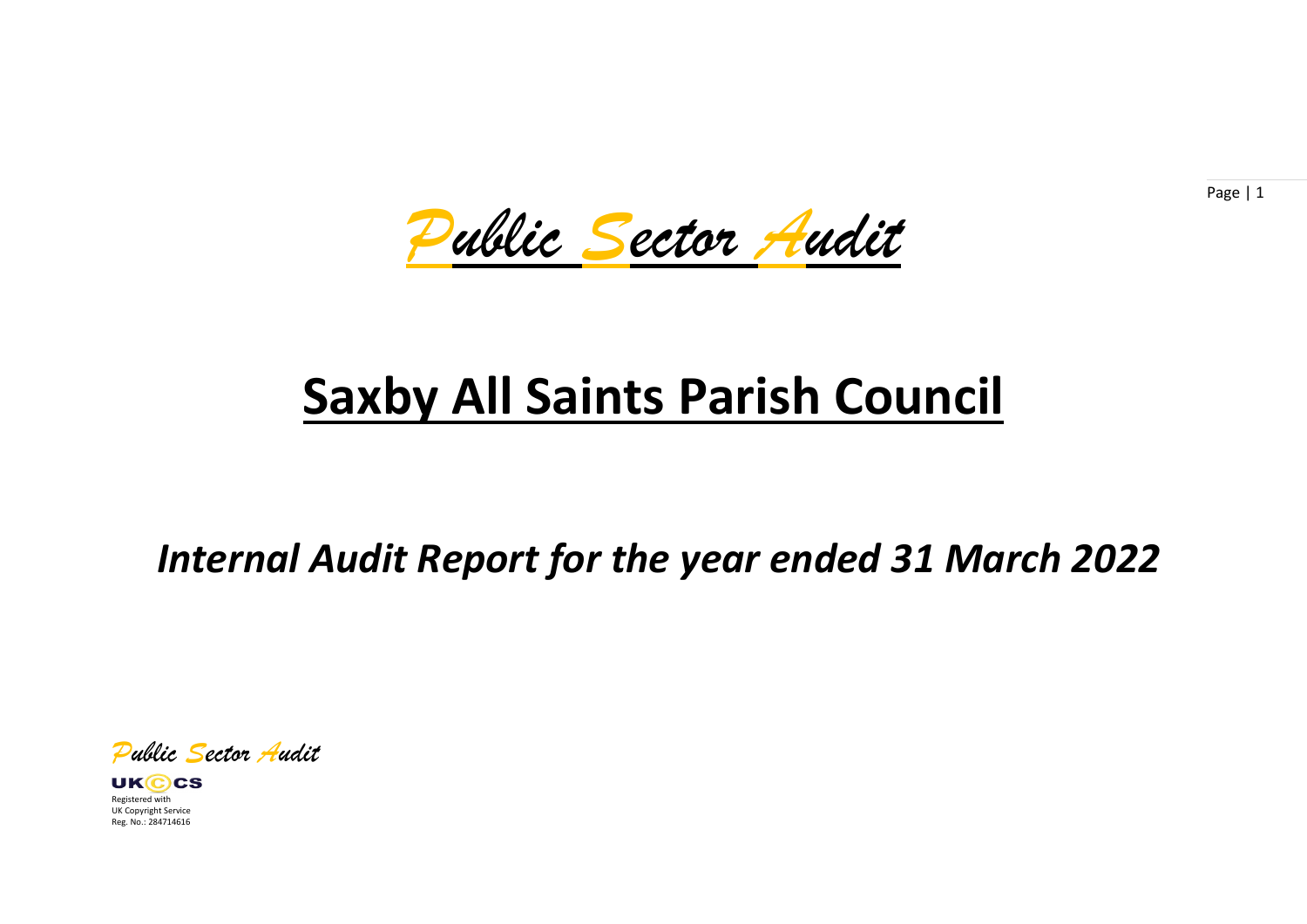

## **Saxby All Saints Parish Council**

### **Internal Audit Report for the year ended 31 March 2022**

Introduction

Part 2, paragraph 5 (1) of the Accounts and Audit Regulations 2015 imposes a duty on Local Councils to "undertake an effective Internal Audit to evaluate the effectiveness of its risk management, control and governance processes, taking into account public sector internal auditing standards or guidance".

Internal audit is a key component of the system of internal control. The purpose of internal audit is to review whether the systems of financial and other controls over a council's activities and operating procedures are effective.

At the request of the council I have conducted an Internal Audit review of the council's accounting records in respect of the financial year ended 31 March 2022. I have acted independently and, on the basis of an assessment of risk, carried out a selective assessment of compliance with relevant procedures and controls expected to be in place during the financial year.

The audit has been carried out in accordance with the council's needs and planned coverage. On the basis of the findings in the areas examined, the internal audit conclusions and recommendations have been recorded in the table below.

*Public Sector Audit*

UKCCS Registered with UK Copyright Service Reg. No.: 284714616

Page | 2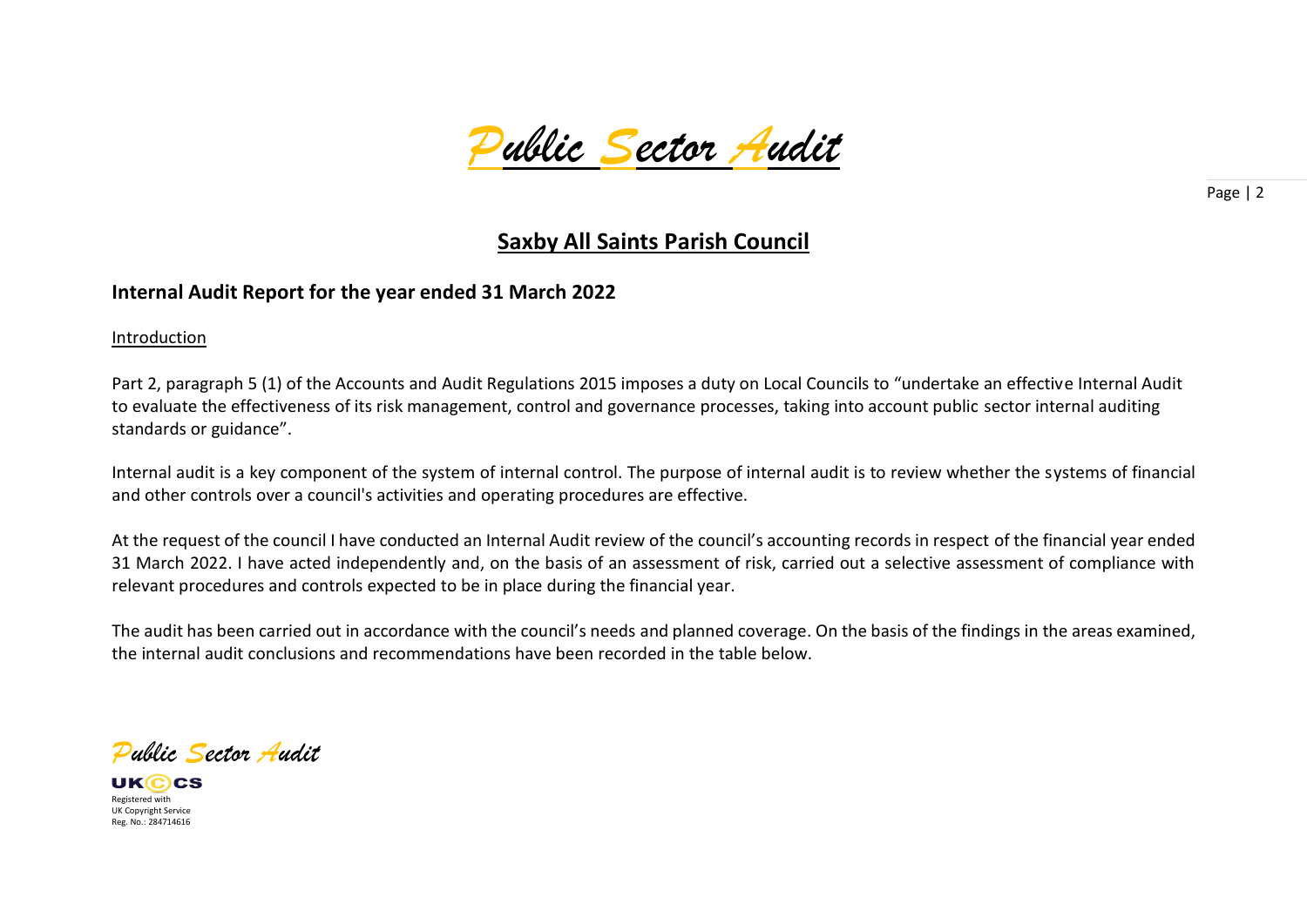#### Prioritisation of recommendations

recommendations contained in this report have been prioritised. The following 'traffic light' system for the prioritisation of recommendations Page | 3 In accordance with good internal audit reporting practice and the Governance and Accountability for Local Councils Practitioners Guide, the has been adopted:



 $\bullet$  Significant weakness in internal control requiring urgent attention.

⚫ Moderate weakness in internal control requiring attention within the current year.

⚫ Minor weakness in internal control, or matters of good practice the council may wish to consider, to be addressed within the current year.

#### Distribution List

Chairman of the Council

All Members of the Council

Clerk to the Council

*Public Sector Audit*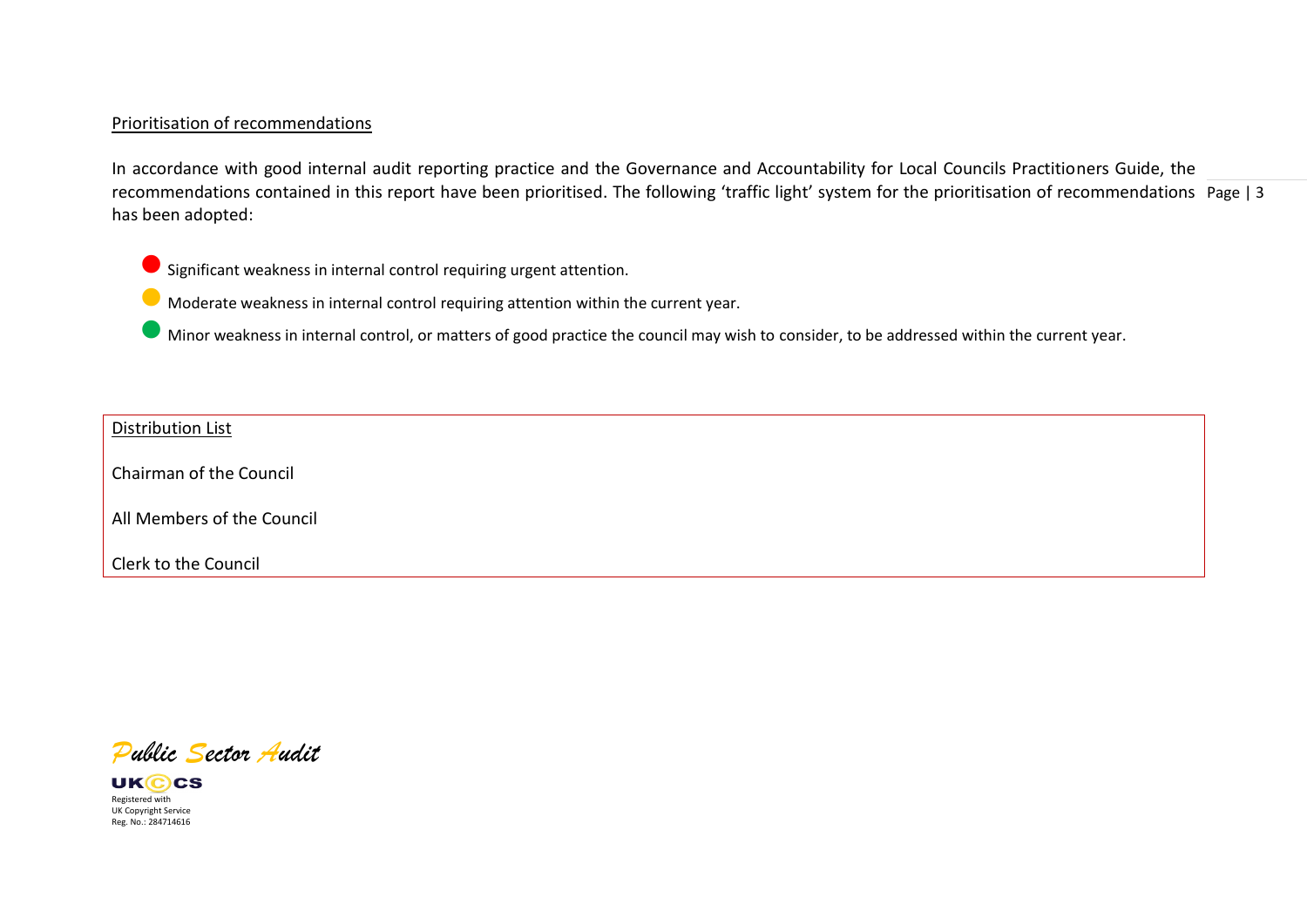## The findings of the audit are summarised below

|   | <b>Test</b>                                                                                                           | <b>Findings and Recommendations</b>                                                                                                                                                                                                                                                                                                                                                                                                                                                                                                                                                                                                                             |          |
|---|-----------------------------------------------------------------------------------------------------------------------|-----------------------------------------------------------------------------------------------------------------------------------------------------------------------------------------------------------------------------------------------------------------------------------------------------------------------------------------------------------------------------------------------------------------------------------------------------------------------------------------------------------------------------------------------------------------------------------------------------------------------------------------------------------------|----------|
| 1 | Have appropriate books of account<br>been properly maintained<br>throughout the year?                                 | Appropriate accounting records<br><b>Findings</b><br>The cash book is maintained on spreadsheets on a receipts and payments basis and is arithmetically correct.<br>Separate monthly spreadsheets are consolidated into a final year-end summary for year-end purposes.<br>It is comprehensively analysed for the purpose of completing the Annual Governance and Accountability<br>Return (AGAR).<br>Monthly and a year-end bank reconciliation have been performed and reconciliations are presented to each<br>meeting of the council.                                                                                                                       | Page   4 |
| 2 | Have the council's Financial<br><b>Regulations and Standing Orders</b><br>been formally adopted and complied<br>with? | Adherence to Financial Regulations and Standing Orders<br><b>Findings</b><br>The council's Standing Orders and Financial Regulations were reviewed and approved at the council meeting<br>held on the 19th May 2021. They are both the latest NALC Models.<br>The Government has announced revised thresholds in respect of tendering for public contracts, which came<br>into effect on the 1 <sup>st</sup> January 2022; NALC Model Standing Orders, however, have not yet been updated.<br><b>Recommendation</b><br>• Standing Orders should be amended in the current financial year to take account of the Government's<br>revised procurement thresholds. |          |

*Public Sector Audit*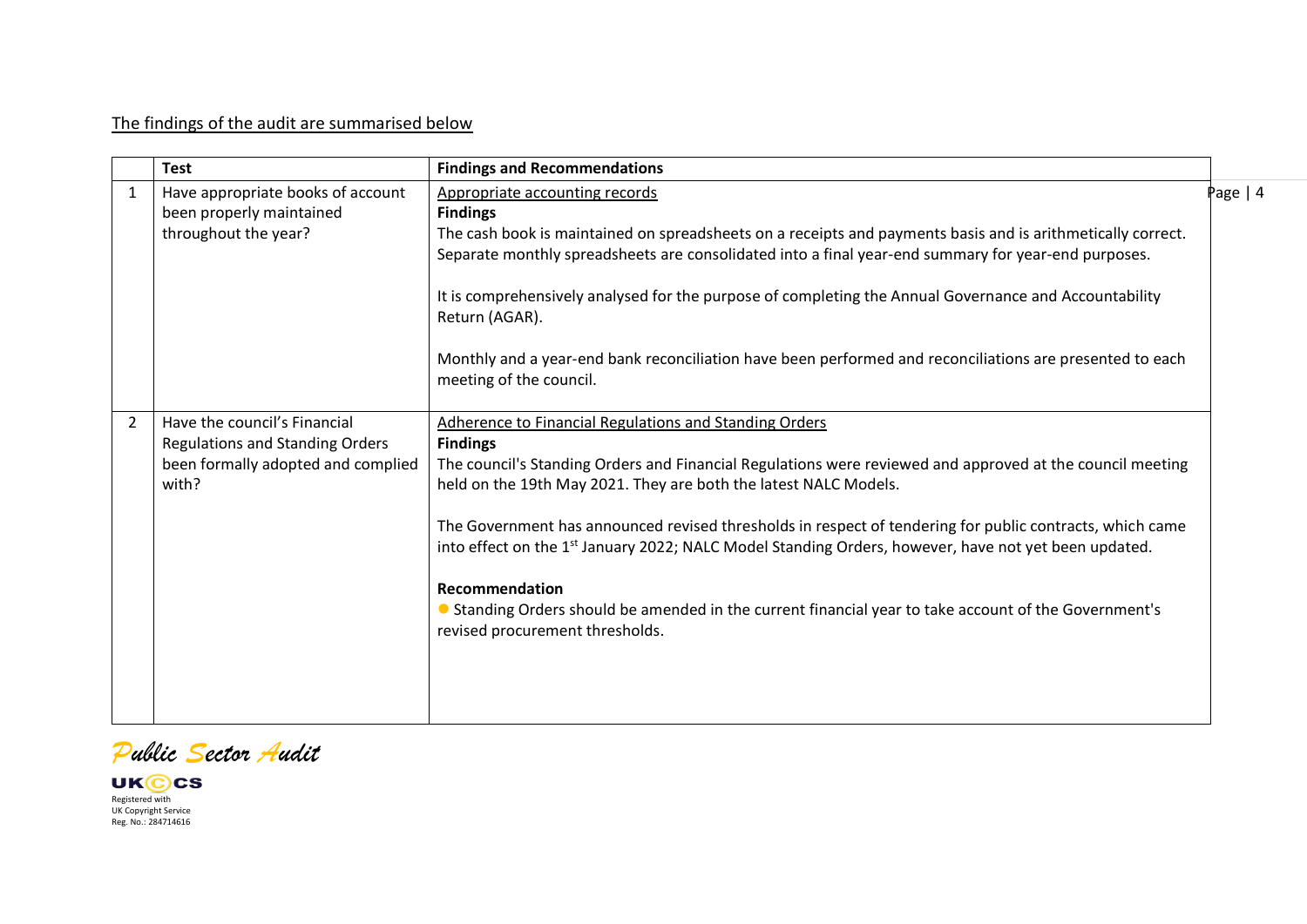| 3 | Are payment controls effective and                                                                                             | Adequate payment controls                                                                                                                                                                                                                                             |            |
|---|--------------------------------------------------------------------------------------------------------------------------------|-----------------------------------------------------------------------------------------------------------------------------------------------------------------------------------------------------------------------------------------------------------------------|------------|
|   | VAT properly accounted for?                                                                                                    | <b>Findings</b>                                                                                                                                                                                                                                                       |            |
|   |                                                                                                                                | I have tested all council payments during the year to ensure that there is a fully approved and authorised                                                                                                                                                            |            |
|   | Has the council recorded s137<br>expenditure separately and is it<br>within the statutory limit?                               | invoice and the payment appears in the cash book. For the sample checked they have been reported to, and<br>authorised, by council.                                                                                                                                   | Page $  5$ |
|   |                                                                                                                                | The cash book for 2021/22 does not include a separate account for s.137 expenditure. No expenditure,                                                                                                                                                                  |            |
|   |                                                                                                                                | however, has been incurred during the year that would need to be coded to this statutory power.                                                                                                                                                                       |            |
|   |                                                                                                                                | I have reviewed payments for occurrence, completeness, accuracy, correct year of account, compliance with<br>Financial Regulations and classification in the council's accounts.                                                                                      |            |
|   |                                                                                                                                | I have checked that VAT has been identified, correctly recorded and reclaimed.                                                                                                                                                                                        |            |
|   |                                                                                                                                | The two-signature rule has been observed and evidenced by the signatories initialling the cheque stubs to<br>confirm agreement with the cheque and the documentary evidence seen at the time of signing.                                                              |            |
| 4 | Has the council assessed the                                                                                                   | Assessment of significant risks                                                                                                                                                                                                                                       |            |
|   | significant risks in delivering its<br>activities and services and regularly<br>reviewed the adequacy of these<br>assessments? | <b>Findings</b><br>The council maintains a formal Risk Assessment Register which was reviewed and adopted at the council<br>meeting held on the 19th May 2021. The register includes assets, financial control, other council procedures<br>and liabilities.          |            |
|   | Is insurance cover appropriate and<br>adequate?                                                                                | The council owns a monument, notice board, bus shelters, a telephone box and various items of street<br>furniture. Evidence of two inspections of the council's assets have been provided to audit; one undertaken<br>during June 2021 and one on the 9th March 2022. |            |
|   | Are financial controls documented<br>and regularly reviewed?                                                                   | I have reviewed the council's insurances and the indemnity limits are considered to be adequate.                                                                                                                                                                      |            |

*Public Sector Audit*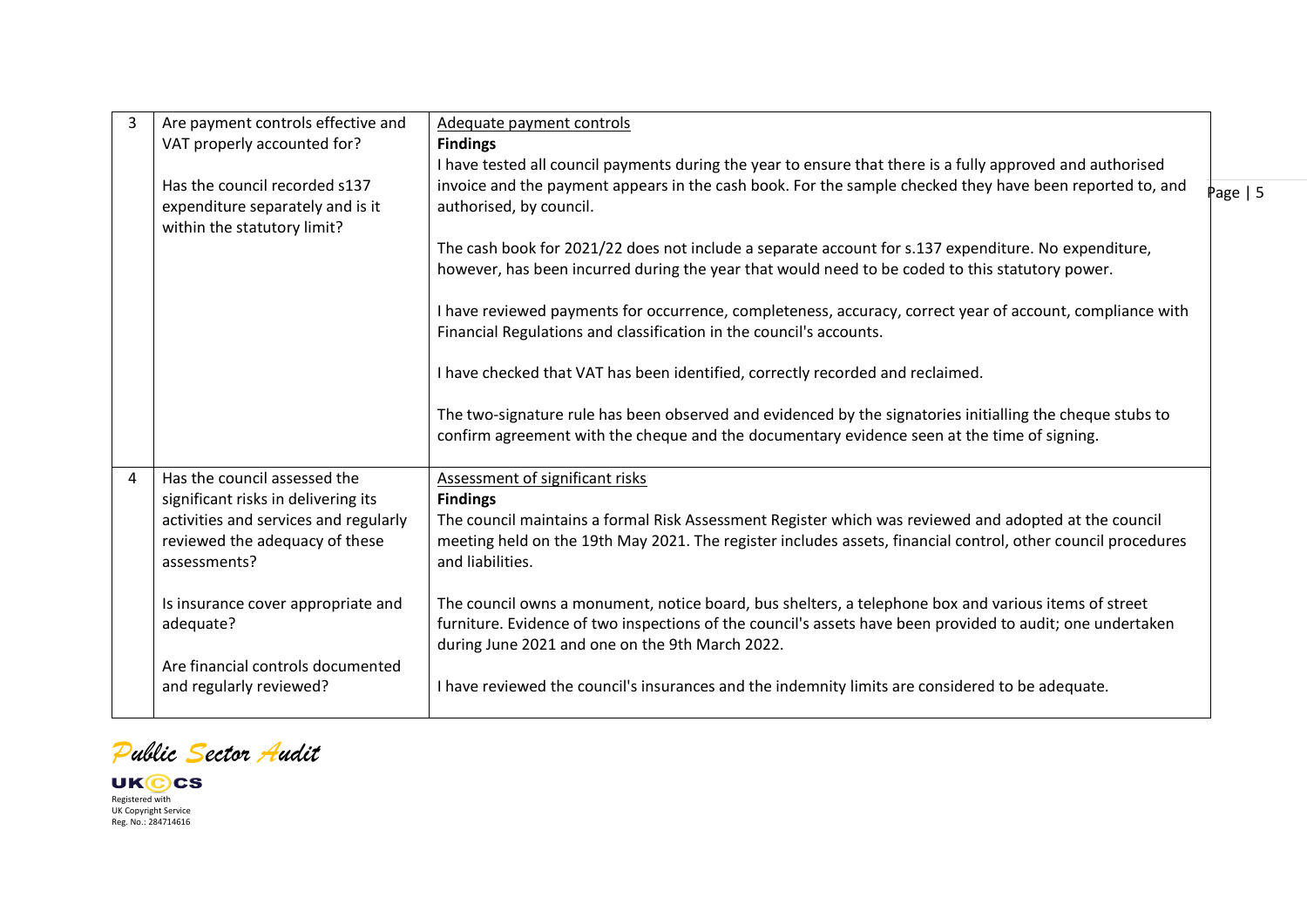|                |                                                                                                                                                                                                                     | The council's electronic records are protected by backing up electronic data daily to cloud storage and<br>monthly to external hard drives, one of which is always stored offsite. The Clerk has confirmed that the<br>council's computer and external hard drives are password protected.                                                                                                                                                                                                                                                                                                                                                                                                                             |      |
|----------------|---------------------------------------------------------------------------------------------------------------------------------------------------------------------------------------------------------------------|------------------------------------------------------------------------------------------------------------------------------------------------------------------------------------------------------------------------------------------------------------------------------------------------------------------------------------------------------------------------------------------------------------------------------------------------------------------------------------------------------------------------------------------------------------------------------------------------------------------------------------------------------------------------------------------------------------------------|------|
| 5              | Has the annual precept requirement<br>resulted from an adequate<br>budgetary process?<br>Has progress against budget been<br>regularly monitored and reported<br>and were reserves appropriate?                     | Adequate budgetary process<br><b>Findings</b><br>The council prepared a detailed annual budget in support of its Precept.<br>The Council Tax Authority's Precept remittance advice agrees to the income received and the cash book.<br>Detailed budget monitoring reports, which compare original budget to actual expenditure to date, have been<br>presented to each council meeting.<br>The council's balances totalled £11,512 at 31/03/22, comprising £6,500 which is earmarked for various<br>projects and liabilities and a general reserve of £5,012. The general reserve represents 73% of the 2021/22<br>Precept and is considered to be adequate for a council the size of Saxby All Saints Parish Council. | Page |
| 6              | Was all expected income fully<br>received in accordance with the<br>current scale of charges, properly<br>accounted for and promptly banked?<br>Were security controls over cash and<br>cash equivalents effective? | Adequate income controls<br><b>Findings</b><br>Apart from the Precept and Council Tax grant, the council also received highway verge and PROW grants from<br>NLC, a VAT refund and two donations.<br>Documentation in respect of the Precept, Council Tax grant and the VAT refund from HMRC has been agreed<br>to the income received and it has been properly accounted for in the council's records.                                                                                                                                                                                                                                                                                                                |      |
| $\overline{7}$ | Were petty cash payments<br>appropriate and supported by<br>receipts?                                                                                                                                               | Appropriate petty cash controls<br><b>Findings</b><br>The council does not maintain a petty cash system.                                                                                                                                                                                                                                                                                                                                                                                                                                                                                                                                                                                                               |      |

 $6 \overline{6}$ 

*Public Sector Audit*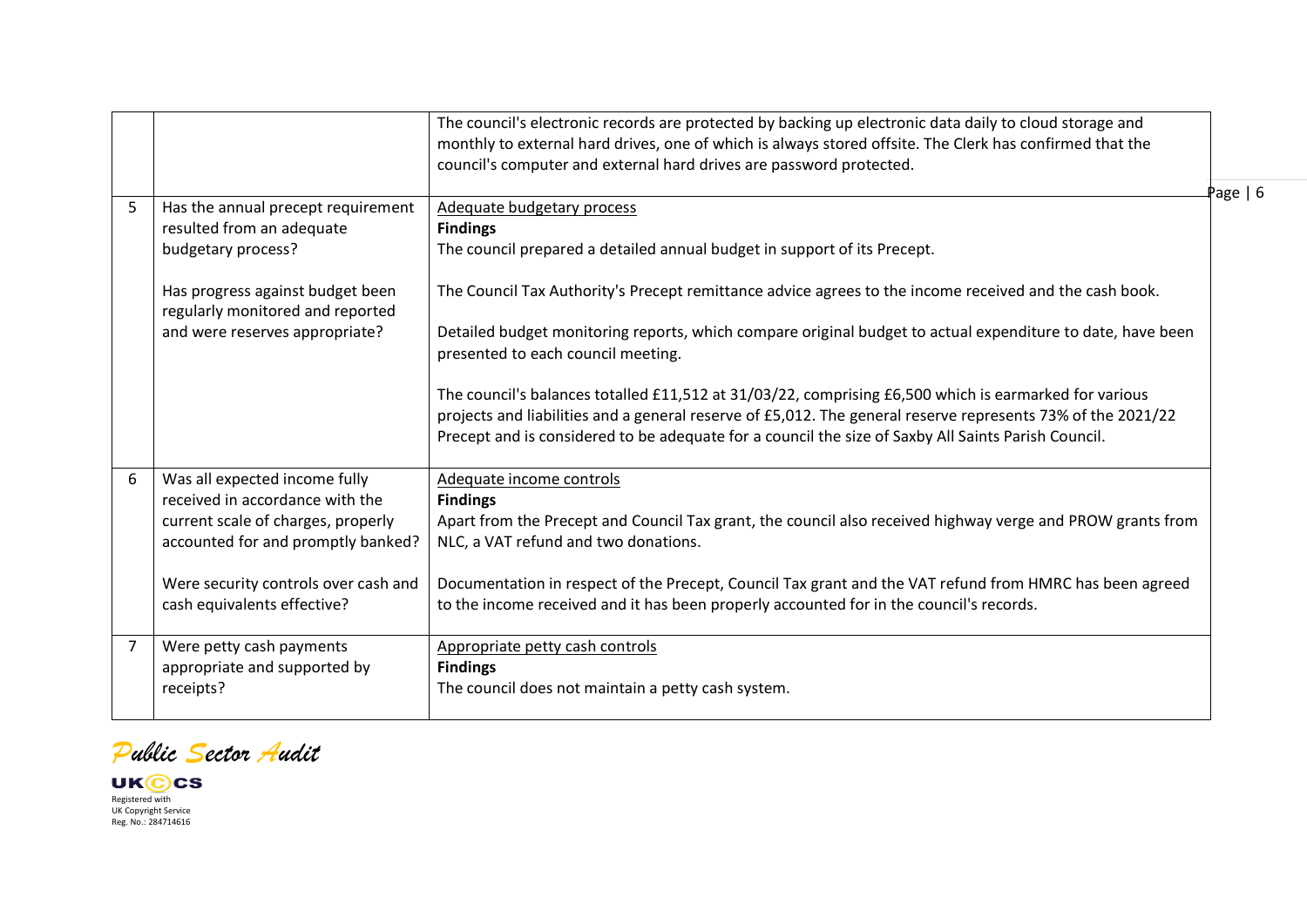|   | Was all expenditure approved and<br>reported to members?                                                            | Small items of expenditure are reimbursed to the Clerk and Council Members as part of the normal payment<br>process.                                                                                                                                                 |           |
|---|---------------------------------------------------------------------------------------------------------------------|----------------------------------------------------------------------------------------------------------------------------------------------------------------------------------------------------------------------------------------------------------------------|-----------|
|   | Has VAT been correctly accounted<br>for?                                                                            |                                                                                                                                                                                                                                                                      | Page $ 7$ |
| 8 | Do all employees have contracts of<br>employment with clear terms and<br>conditions?                                | Adequate payroll controls<br><b>Findings</b><br>The Clerk has a formal contract of employment with clear terms and conditions.                                                                                                                                       |           |
|   | Are salaries to employees and all<br>other payments and allowances paid<br>in accordance with council<br>approvals? | I have agreed all salary and allowances payments to the Clerk to the original contract of employment and the<br>2020/21 NJC pay scales. The NJC 2021/22 pay award was announced in March 2022. It has not been<br>implemented by the Clerk during the year, however. |           |
|   | Has PAYE and NI been correctly<br>deducted and paid to HMRC?                                                        | Salary payments have been subject to PAYE and NI regulations during the year. No statutory deductions were<br>due to HMRC, however.                                                                                                                                  |           |
|   |                                                                                                                     | <b>Recommendation</b><br>• The NJC 2021/22 pay award should be implemented during the current financial year, including the<br>payment of appropriate back pay.                                                                                                      |           |
| 9 | Is the Asset and Investment Register<br>complete and accurate and reviewed<br>on a regular basis?                   | Appropriate recording of assets<br><b>Findings</b><br>The council maintains a register of all material assets owned or in its care.                                                                                                                                  |           |
|   |                                                                                                                     | The basis of valuation of the assets shown in the register is cost when known, or a nominal value of £1 in<br>accordance with the guidelines contained in NALC/SLCC Governance and Accountability Guide for Local<br>Councils.                                       |           |

*Public Sector Audit*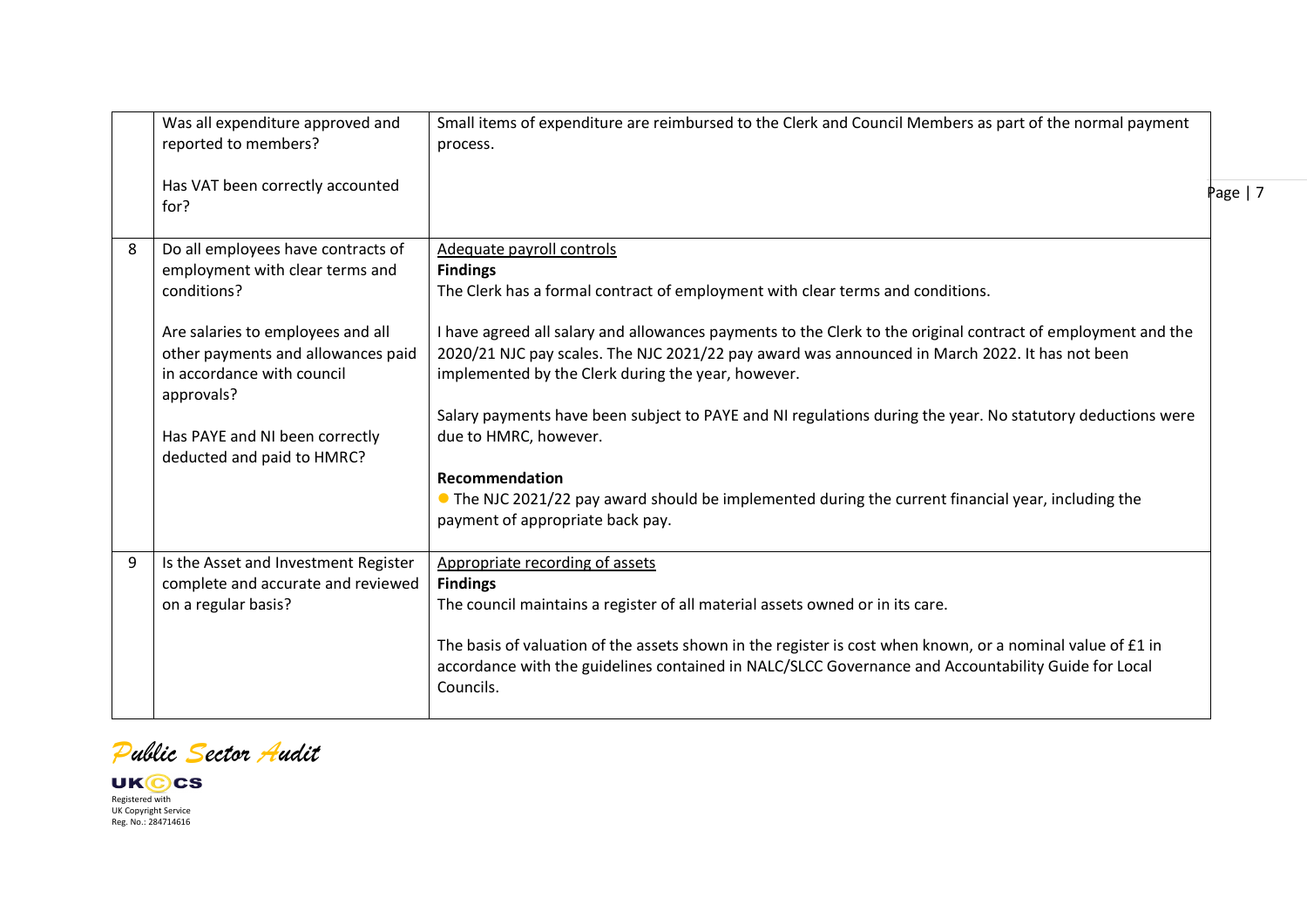|    |                                      | Purchases made during the year have been added to the register using the correct method of valuation.                                                                                                                   |          |
|----|--------------------------------------|-------------------------------------------------------------------------------------------------------------------------------------------------------------------------------------------------------------------------|----------|
|    |                                      | The council does not hold any investments.                                                                                                                                                                              |          |
|    | Were bank reconciliations            |                                                                                                                                                                                                                         |          |
| 10 |                                      | Adequate bank reconciliations                                                                                                                                                                                           | Page   8 |
|    | performed on a regular and timely    | <b>Findings</b>                                                                                                                                                                                                         |          |
|    | basis?                               | Monthly bank reconciliations have been prepared. They are in the recommended format and do not contain                                                                                                                  |          |
|    |                                      | any unusual or balancing figures.                                                                                                                                                                                       |          |
|    | Has a year-end reconciliation been   |                                                                                                                                                                                                                         |          |
|    | performed and balanced?              | Each of the reconciliations has been signed as authorised by the Chairman. It is noted that the Chairman also<br>signs the respective bank statements as evidence that the reconciliations and the respective month-end |          |
|    | Have all bank reconciliations been   | balances are in agreement. This is considered to be best practice and part of the council's internal financial                                                                                                          |          |
|    | reviewed by an appointed member      | control systems.                                                                                                                                                                                                        |          |
|    | and evidenced as such?               |                                                                                                                                                                                                                         |          |
|    |                                      | The reconciliations have been presented to each council meeting as part of the Finance Reports and minuted                                                                                                              |          |
|    |                                      | as such.                                                                                                                                                                                                                |          |
|    |                                      |                                                                                                                                                                                                                         |          |
| 11 | Were Accounting statements           | Correct accounting basis and previous Internal Audit Report actioned                                                                                                                                                    |          |
|    | prepared on the correct accounting   | <b>Findings</b>                                                                                                                                                                                                         |          |
|    | basis (receipts and payments or      | The year-end statements have been prepared on the correct accounting basis (Receipts and Payments) and,                                                                                                                 |          |
|    | income and expenditure), agreed to   | therefore, debtors and creditors have not been included.                                                                                                                                                                |          |
|    | the cash book, supported by an       |                                                                                                                                                                                                                         |          |
|    | adequate audit trail from underlying | The statements agree with the cash book and there is an audit trail from underlying financial records to the                                                                                                            |          |
|    | records and where appropriate,       | year-end statements.                                                                                                                                                                                                    |          |
|    | were debtors and creditors properly  |                                                                                                                                                                                                                         |          |
|    | recorded?                            | The total value shown on the asset register as at the 31st March 2022 agrees to the declaration in box 9,                                                                                                               |          |
|    | Has the previous Internal Audit      | section 2 of the Accounting Statements.                                                                                                                                                                                 |          |
|    | Report been submitted to council     |                                                                                                                                                                                                                         |          |
|    | and actioned as necessary?           | The 2020/21 Internal Audit Report was presented to the Annual Council meeting, held on the 19th May 2021,                                                                                                               |          |
|    |                                      | and the recommendations were noted and approved.                                                                                                                                                                        |          |

*Public Sector Audit*

**UKCC** Registered with UK Copyright Service Reg. No.: 284714616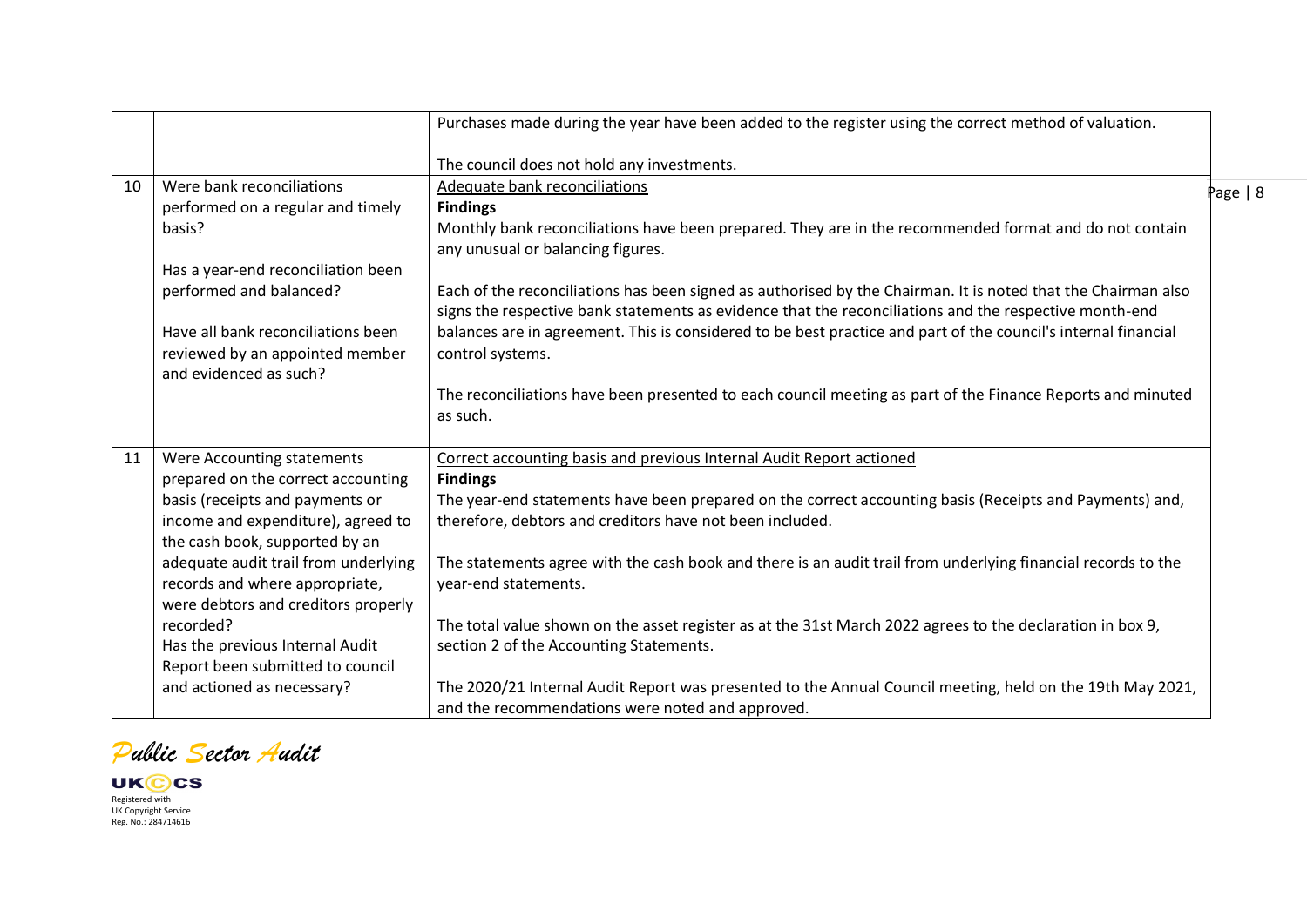| 12 | If the council certified itself as<br>exempt from an External Audit<br>Limited Assurance Review last year,<br>has it met the exemption criteria and<br>correctly declared itself exempt?                             | <b>Exemption Certificate</b><br><b>Findings</b><br>Section 2, Accounting Statements, of the Annual Governance and Accounting Return Part 2, identified that<br>the council's gross income for last year and gross annual expenditure for the year did not exceed £25,000.<br>The council confirmed, at the Annual parish Council meeting, held on the 19th May 2021, that the exemption<br>criteria identified on the Certification of Exemption for last year were fully met. | Page $ 9$ |
|----|----------------------------------------------------------------------------------------------------------------------------------------------------------------------------------------------------------------------|--------------------------------------------------------------------------------------------------------------------------------------------------------------------------------------------------------------------------------------------------------------------------------------------------------------------------------------------------------------------------------------------------------------------------------------------------------------------------------|-----------|
| 13 | Did the council publish information<br>on a website/webpage, up to date at<br>the time of the internal audit, in<br>accordance with the Transparency<br>code for smaller authorities?                                | <b>Transparency Code</b><br><b>Findings</b><br>The council's gross income for last year and gross annual expenditure for the year did not exceed £25,000 and<br>hence the council is subject to the Transparency Code for Smaller Councils.<br>I have reviewed the council's website and confirmed that the Parish Council published the required<br>information in accordance with the Smaller Authorities Transparency Code.                                                 |           |
| 14 | Did the council correctly provide,<br>during the summer, the proper<br>opportunity for the exercise of<br>public rights in accordance with the<br>requirements of the Accounts and<br><b>Audit Regulations 2015?</b> | <b>Exercise of Public Rights</b><br><b>Findings</b><br>I have confirmed by a review of the council's website that, during the summer of 2021, the council correctly<br>provided the proper opportunity for the exercise of public rights in accordance with the requirements of the<br>2015 Accounts and Audit Regulations.                                                                                                                                                    |           |
| 15 | Did the council comply with the<br>publication requirements for the<br>previous year's AGAR?                                                                                                                         | <b>Publication Requirements</b><br><b>Findings</b><br>I have reviewed the council's website and confirmed that the council published the correct documents as<br>required by the Accounts and Audit Regulations 2015.                                                                                                                                                                                                                                                          |           |

*Public Sector Audit*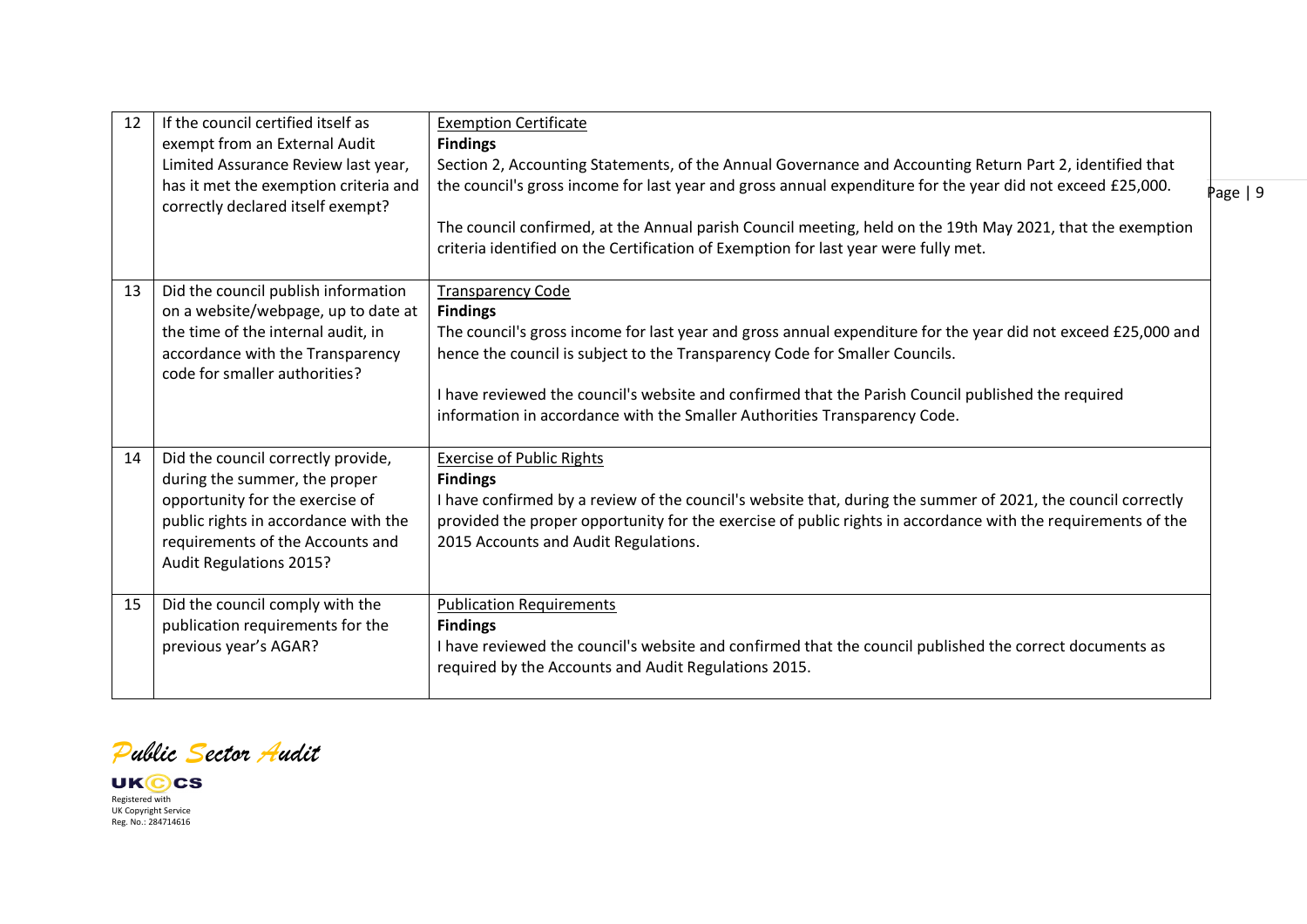| 16 | Has the council met its        | Trustee responsibilities                                                                                     |           |
|----|--------------------------------|--------------------------------------------------------------------------------------------------------------|-----------|
|    | responsibilities as a Trustee? | <b>Findings</b>                                                                                              |           |
|    |                                | I have seen no evidence that the council has responsibility for Trust Funds and the Clerk has confirmed that |           |
|    |                                | this is the case.                                                                                            | Page   10 |
|    |                                |                                                                                                              |           |

*Public Sector Audit*